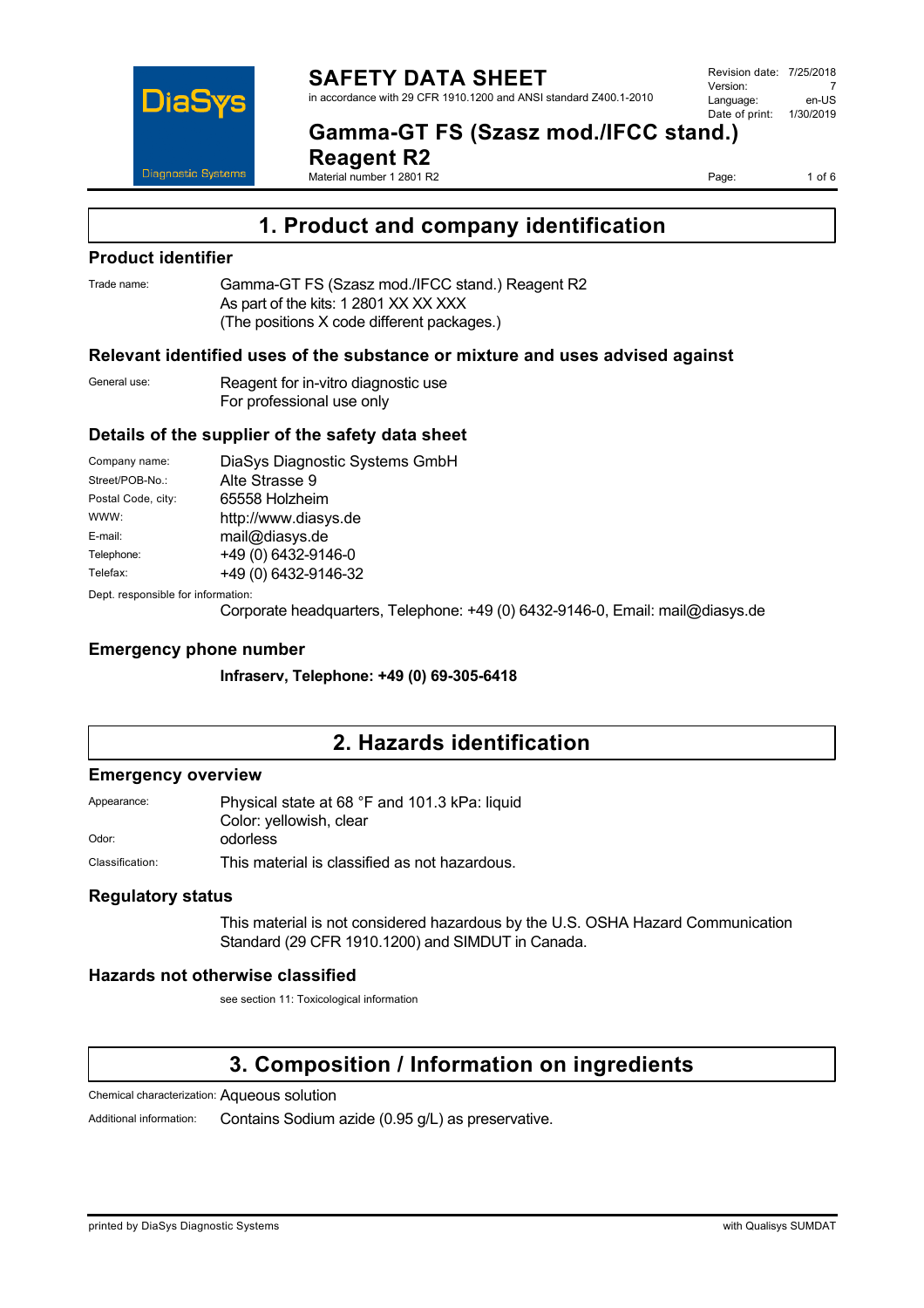

# **SAFETY DATA SHEET**

in accordance with 29 CFR 1910.1200 and ANSI standard Z400.1-2010

**Gamma-GT FS (Szasz mod./IFCC stand.)** 

**Reagent R2**

Material number 1 2801 R2

Page: 2 of 6

| 4. First aid measures                              |                                                                                                                                                                                                                                                       |  |
|----------------------------------------------------|-------------------------------------------------------------------------------------------------------------------------------------------------------------------------------------------------------------------------------------------------------|--|
| In case of inhalation:                             | Provide fresh air. If you feel unwell, seek medical advice.                                                                                                                                                                                           |  |
| Following skin contact:                            | Change contaminated clothing. Remove residues with water. In case of skin reactions,<br>consult a physician.                                                                                                                                          |  |
| After eye contact:                                 | Immediately flush eyes with plenty of flowing water for 10 to 15 minutes holding eyelids<br>apart. Remove contact lenses, if present and easy to do. Continue rinsing. Subsequently<br>consult an ophthalmologist.                                    |  |
| After swallowing:                                  | Rinse mouth thoroughly with water. Do not induce vomiting without medical advice.<br>Have victim drink large quantities of water, with active charcoal if possible. Seek medical<br>attention. Never give anything by mouth to an unconscious person. |  |
| Most important symptoms/effects, acute and delayed |                                                                                                                                                                                                                                                       |  |
|                                                    | After eye contact: mild irritant                                                                                                                                                                                                                      |  |
| Information to physician                           |                                                                                                                                                                                                                                                       |  |

Treat symptomatically.

## **5. Fire fighting measures**

Flash point/flash point range:

not combustible

Auto-ignition temperature: No data available

Suitable extinguishing media:

Product is non-combustible. Extinguishing materials should therefore be selected according to surroundings.

### **Specific hazards arising from the chemical**

Fires in the immediate vicinity may cause the development of dangerous vapors.

Protective equipment and precautions for firefighters:

Wear self-contained breathing apparatus.

Additional information: Do not allow fire water to penetrate into surface or ground water.

## **6. Accidental release measures**

| Personal precautions:      | Avoid contact with skin and eyes. Do not breathe vapors.<br>In enclosed areas: Provide fresh air. Wear appropriate protective equipment.                                                                        |  |
|----------------------------|-----------------------------------------------------------------------------------------------------------------------------------------------------------------------------------------------------------------|--|
| Environmental precautions: |                                                                                                                                                                                                                 |  |
|                            | Do not allow to penetrate into soil, waterbodies or drains.                                                                                                                                                     |  |
| Methods for clean-up:      | Soak up with absorbent materials such as sand, siliceus earth, acid- or universal binder.<br>Store in special closed containers and dispose of according to ordinance. Wash spill<br>area with plenty of water. |  |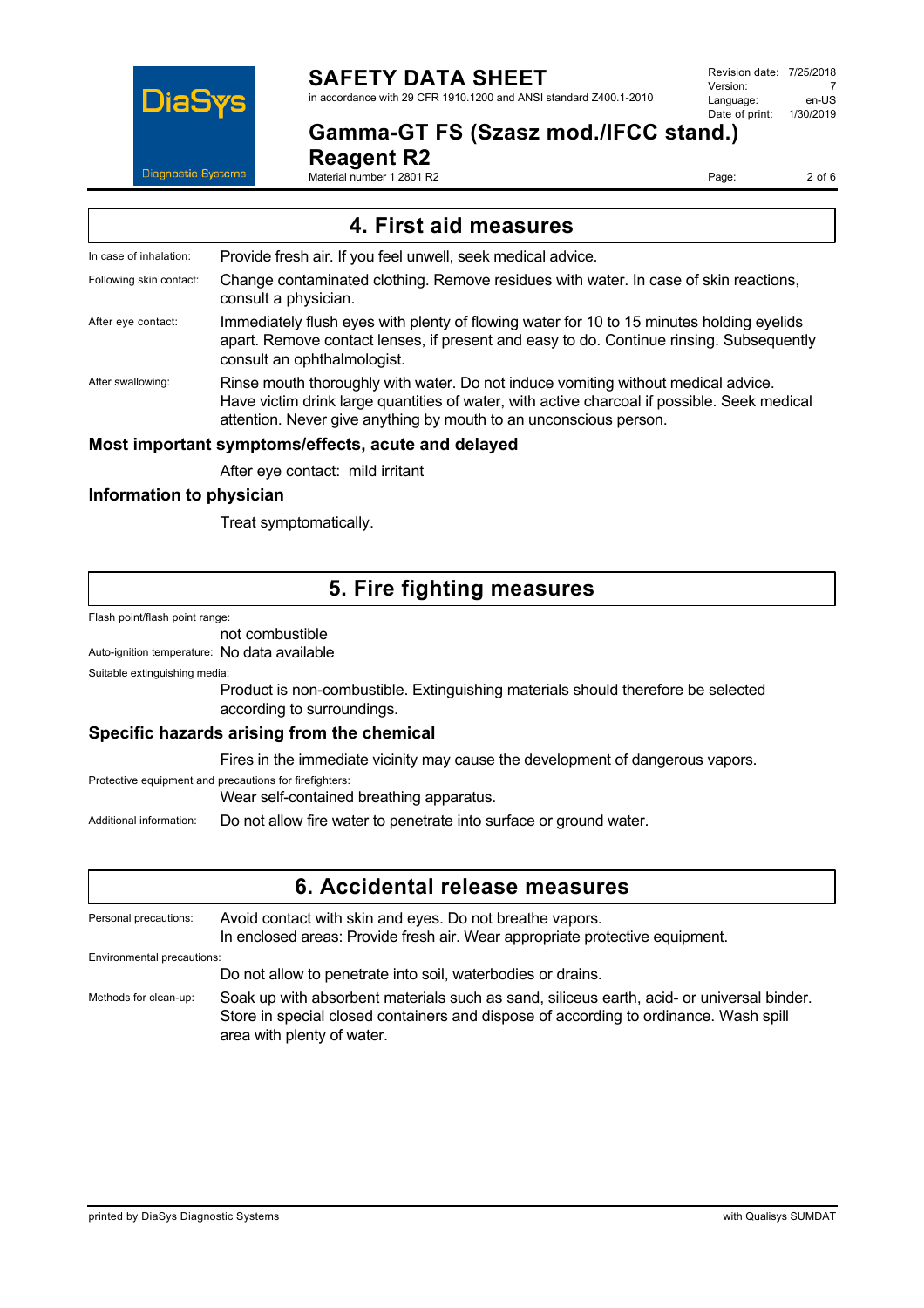

### **SAFETY DATA SHEET** in accordance with 29 CFR 1910.1200 and ANSI standard Z400.1-2010

Revision date: 7/25/2018 Version: 7<br>Language: en-LIS Language: Date of print: 1/30/2019

# **Gamma-GT FS (Szasz mod./IFCC stand.)**

**Reagent R2** Material number 1 2801 R2

Page: 3 of 6

# **7. Handling and storage**

### **Handling**

Advices on safe handling: Provide adequate ventilation, and local exhaust as needed. Do not breathe vapors. Avoid contact with skin and eyes. Keep all containers, equipment and working place clean. Wear appropriate protective equipment. Wash hands before breaks and after work. Do not eat, drink or smoke when using this product.

### **Storage**

Requirements for storerooms and containers:

Keep containers tightly closed and at a temperature between 35.6 °F and 46.4 °F. Protect from light.

Hints on joint storage: Do not store together with: Acids, alkalis.

# **8. Exposure controls / personal protection**

### **Engineering controls**

Provide good ventilation and/or an exhaust system in the work area. See also information in chapter 7, section storage.

### **Personal protection equipment (PPE)**

| Eye/face protection             | Tightly sealed goggles according to OSHA Standard - 29 CFR: 1910.133 or ANSI<br>Z87.1-2010.                                                                                                                                    |
|---------------------------------|--------------------------------------------------------------------------------------------------------------------------------------------------------------------------------------------------------------------------------|
| Skin protection                 | Wear suitable protective clothing.                                                                                                                                                                                             |
|                                 | Protective gloves according to OSHA Standard - 29 CFR: 1910.138.<br>Glove material: Nitrile rubber - Breakthrough time: >480 min.<br>Observe glove manufacturer's instructions concerning penetrability and breakthrough time. |
| Respiratory protection:         | When vapors form, use respiratory protection.                                                                                                                                                                                  |
| General hygiene considerations: |                                                                                                                                                                                                                                |
|                                 | Do not breathe vapors. Avoid contact with skin and eyes. Change contaminated clothing.<br>Wash hands before breaks and after work. Do not eat, drink or smoke when using this<br>product.                                      |

## **9. Physical and chemical properties**

### **Information on basic physical and chemical properties**

| Appearance:                              | Physical state at 68 °F and 101.3 kPa: liquid<br>Color: yellowish, clear |
|------------------------------------------|--------------------------------------------------------------------------|
| Odor:                                    | odorless                                                                 |
| Odor threshold:                          | No data available                                                        |
| pH value:                                | at $77 °F: 6.0$                                                          |
| Melting point/freezing point:            | approx. 32 °F                                                            |
| Initial boiling point and boiling range: | approx. 212 °F                                                           |
| Flash point/flash point range:           | not combustible                                                          |
| Evaporation rate:                        | No data available                                                        |
| Flammability:                            | No data available                                                        |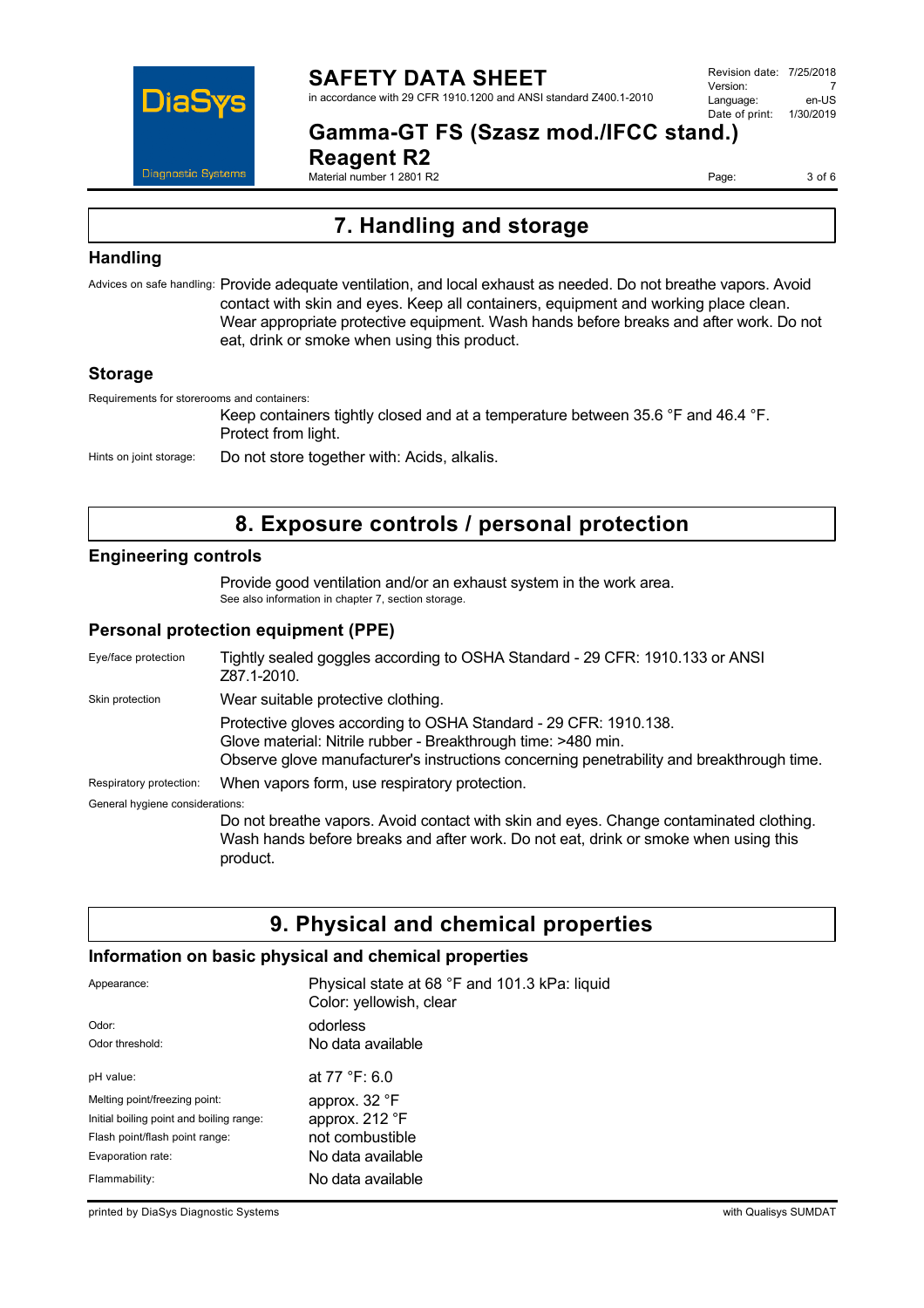

# **SAFETY DATA SHEET**

in accordance with 29 CFR 1910.1200 and ANSI standard Z400.1-2010

**Gamma-GT FS (Szasz mod./IFCC stand.)** 

**Reagent R2** Material number 1 2801 R2

Page: 4 of 6

| Explosion limits:                       | No data available    |
|-----------------------------------------|----------------------|
| Vapor pressure:                         | No data available    |
| Vapor density:                          | No data available    |
| Density:                                | at 68 °F: 1.003 g/mL |
| Water solubility:                       | completely miscible  |
| Partition coefficient: n-octanol/water: | No data available    |
| Auto-ignition temperature:              | No data available    |
| Thermal decomposition:                  | No data available    |
| Additional information:                 | No data available    |

# **10. Stability and reactivity**

Reactivity: No data available

Chemical stability: Product is stable under normal storage conditions.

Possibility of hazardous reactions

No hazardous reactions known.

Conditions to avoid: Protect against heat /sun rays.

Incompatible materials: Acids, alkalis

Hazardous decomposition products:

No hazardous decomposition products when regulations for storage and handling are observed. Thermal decomposition: No data available

# **11. Toxicological information**

### **Toxicological tests**

Toxicological effects: Acute toxicity (oral): Lack of data.

Acute toxicity (dermal): Lack of data.

Acute toxicity (inhalative): Lack of data.

Skin corrosion/irritation: Lack of data.

Serious eye damage/irritation: Lack of data.

Sensitisation to the respiratory tract: Lack of data.

Skin sensitisation: Lack of data.

Germ cell mutagenicity/Genotoxicity: Lack of data.

Carcinogenicity: Lack of data.

Reproductive toxicity: Lack of data.

Effects on or via lactation: Lack of data.

Specific target organ toxicity (single exposure): Lack of data.

Specific target organ toxicity (repeated exposure): Lack of data.

Aspiration hazard: Lack of data.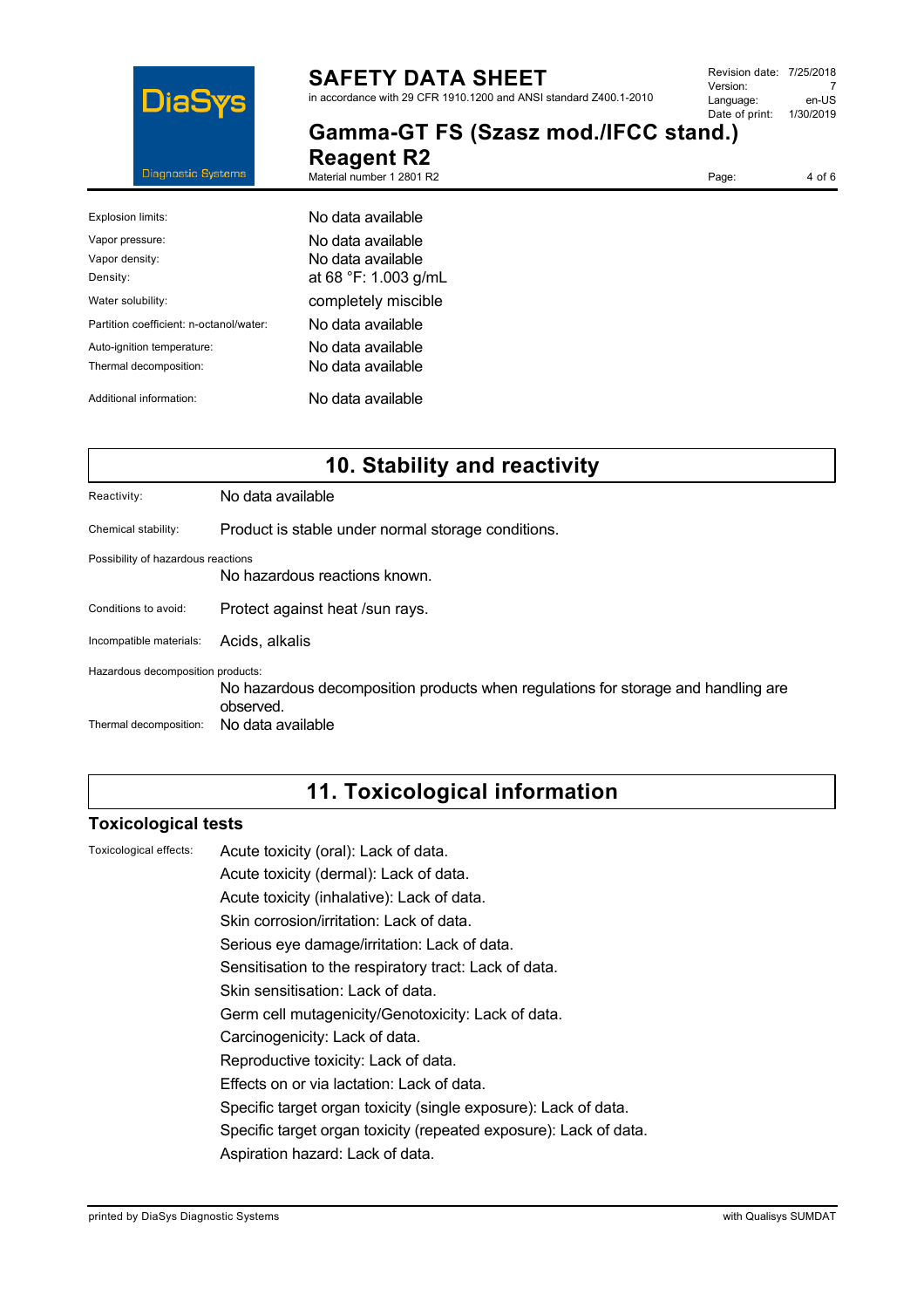

### **SAFETY DATA SHEET** in accordance with 29 CFR 1910.1200 and ANSI standard Z400.1-2010

Revision date: 7/25/2018 Version: 7<br>Language: en-LIS Language: en-US<br>Date of print: 1/30/2019  $Date$  of print:

## **Gamma-GT FS (Szasz mod./IFCC stand.) Reagent R2**

Material number 1 2801 R2

Page: 5 of 6

Other information: Contains Sodium azide (0.95 g/L): After resorption of toxic quantities: headache, dizziness, nausea, cough, vomiting,

spasms, breathing paralysis, CNS disorders, low blood pressure, cardiovascular failure, unconsciousness, collapse.

### **Symptoms**

After eye contact: mild irritant

# **12. Ecological information**

### **Ecotoxicity**

Further details: No data available

### **Mobility in soil**

No data available

### **Persistence and degradability**

Further details: No data available

### **Additional ecological information**

General information: Do not allow to enter into ground-water, surface water or drains.

# **13. Disposal considerations**

### **Product**

Recommendation: Special waste. Dispose of waste according to applicable legislation.

### **Contaminated packaging**

Recommendation: Dispose of waste according to applicable legislation. Non-contaminated packages may be recycled.

## **14. Transport information**

### **USA: Department of Transportation (DOT)**

Proper shipping name: Not restricted

### **Sea transport (IMDG)**

Proper shipping name: Not restricted Marine pollutant: no

### **Air transport (IATA)**

Proper shipping name: Not restricted

### **Further information**

No dangerous good in sense of these transport regulations.